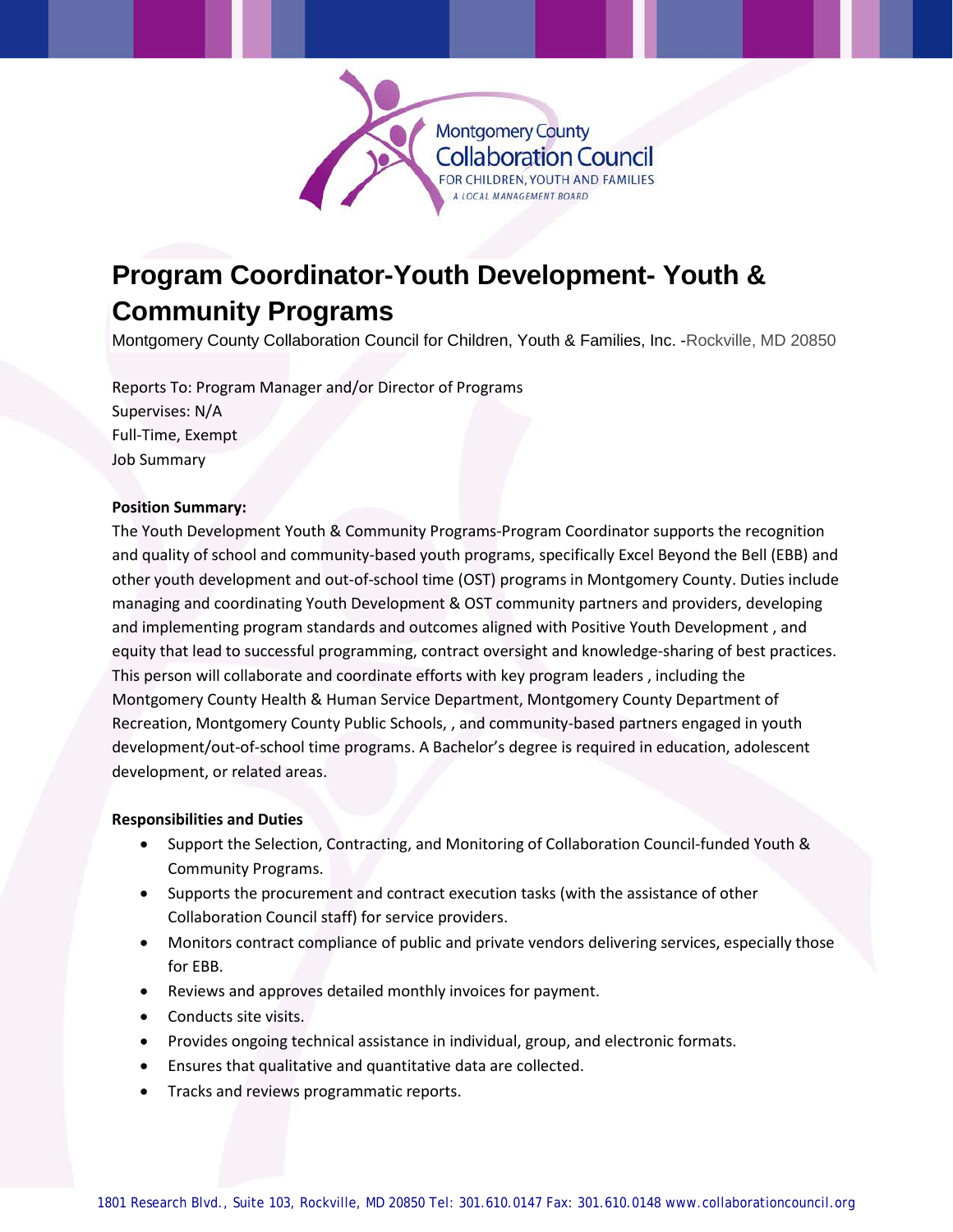- Helps Program Manager ensure that program funds are spent within the budget.
- Drafts reports summarizing the program performance of contractors for a variety of stakeholders.

# **Plans and supports the scheduling, problem-solving, reporting, and marketing of all EBB activities, and classes.**

- Participates in all relevant program committees, including but not limited to EBB Executive Committee, EBB Coordinating Committee, MC Recreation Site Coordinator meetings, EBB provider meetings, and other County/Community convenings to support youth development and OST programming/partnerships in Montgomery County.
- Provides coaching to leaders of MCCC-contracted organizations in Montgomery County as needed.
- Works with the Collaboration Council Communications Manager to update the relevant platforms regularly.

## **Helps Obtain Resources**

• Assists in identifying prospective funders, writing proposals, and participating in funddevelopment activities for the Collaboration Council, as requested by the Director of Programs or Executive Director.

#### **Support Programs in Achieving and Assessing Relevant Standards**

• Works with the Program staff, and evaluation partners to prepare reports and ensure all required data is provided to funders, local government, partners and other stakeholders.

#### **Other Responsibilities:**

• Other duties as assigned by the supervisor of this position (Director of Programs).

#### **Working Conditions:**

- Travel within the county is required.
- Some late afternoon, evening, and weekend hours will be required to accommodate program schedules and participate in special community events.
- Valid driver's license and access to a reliable personal vehicle required.

# **The position may be reassigned, and responsibilities may be modified, or changed at any time to fulfill organizational requirements.**

#### **POSITION REQUIREMENT**

#### **Experience and Education:**

• Bachelor's degree required in education, adolescent development or related areas; Masters preferred.